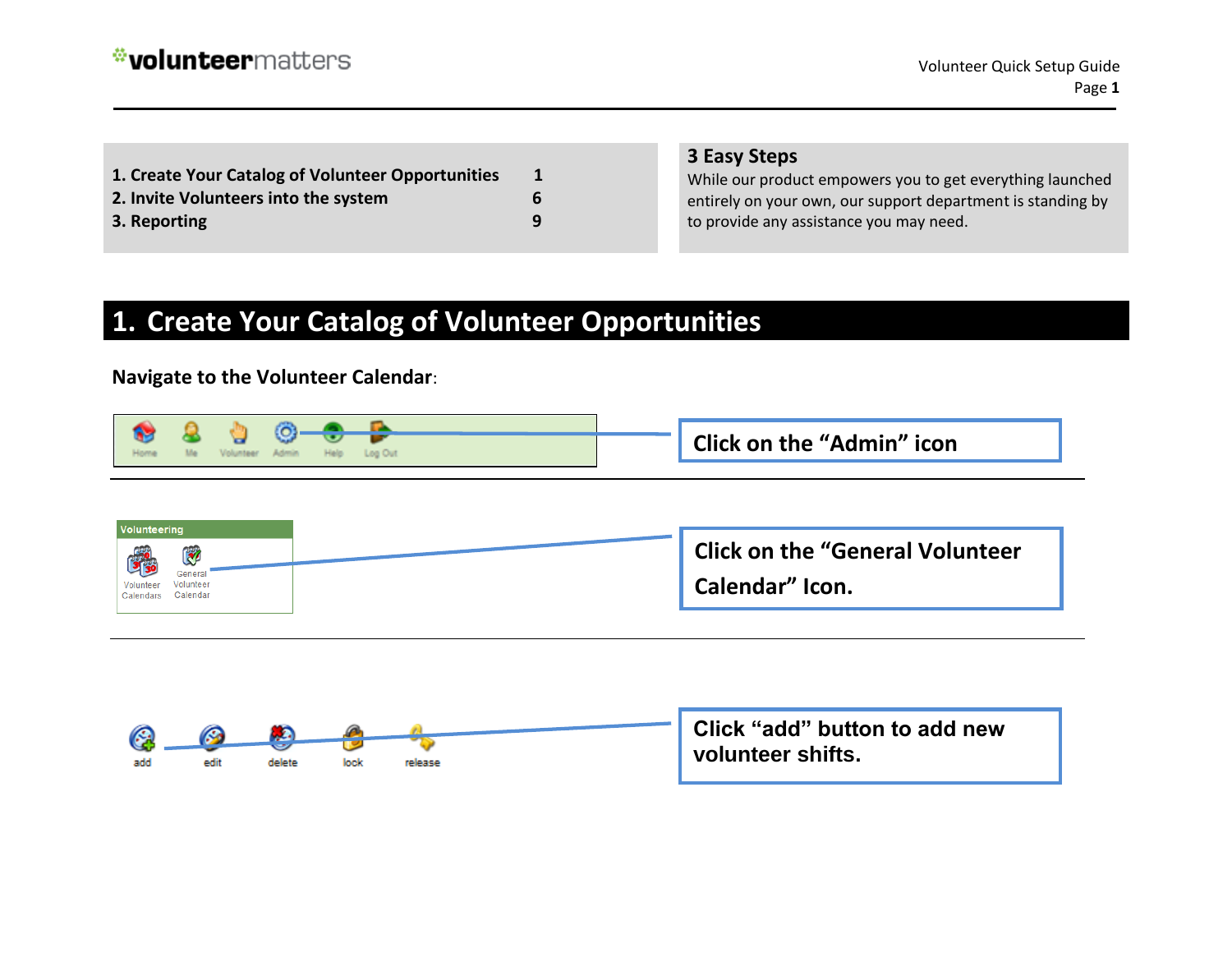

## **Enter volunteer shift information**

- **i. Enter the name and description for this shift**
- **ii. Enter Date Range and Days of Week**

#### **Shift that is on a single day:**

If the shift you are entering is for a single day, enter that same date in the 'Start Date' and 'End Date' fields. You may check the day of the week that date lands or if you do not know, you may select all days of the week.

#### **Single Shift that spans over two days:**

If the shift you are entering is for a single shift on one day but extends into another (e.g., starts at 10pm and ends at 1am), enter that start date of the first day in the 'Start Date' field and add the end date of the second day in 'End Date' field. You may check the days of the week that both dates land or if you do not know, you may select all days of the week.

#### **Shifts that repeat over multiple days:**

If you would like to enter a recurring schedule of opportunities you may enter a date range by entering the earliest date of the range in the 'Start Date' field and the last date of the range in the 'End Date' field. Next, chose which days of the week, you would like to be including within that date range. For example, The illustration to the left shows a shift that recurs every Monday, Wednesday and Friday for the entire 2011 calendar year

**iii. Enter the start and end times of the volunteer shift.**

**iv. Enter the maximum number of contacts that may be assigned to this volunteer shift.**

#### **v. Choose the proper volunteer shift status.**

"Released" shifts allow sign‐ups. "Locked" shifts will not allow sign‐ups.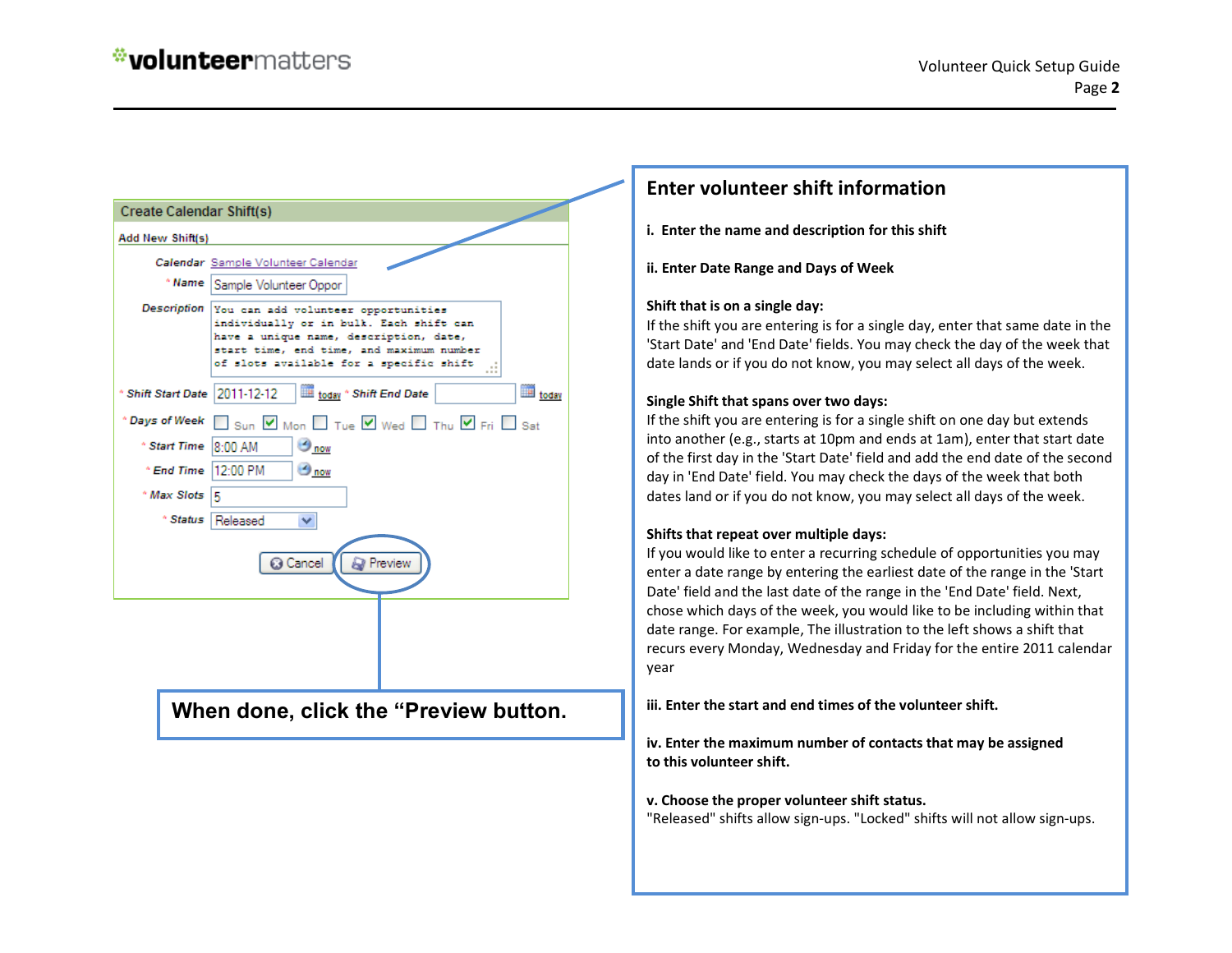# wolunteermatters



### **Assign Volunteers to Opportunities**



Add

### **About Volunteer Contacts**

With VolunteerMatters Lite you may enter a contact's information individually from the admin menu. For each contact, you may store their name, email, address, telephone, status, and birthdate. To track more detailed information about your volunteers, you may want to consider the Standard or Pro versions of the product. Contacts must be entered into the database prior to being assigned to volunteer opportunities.

### **Navigate to the Volunteer Calendar**

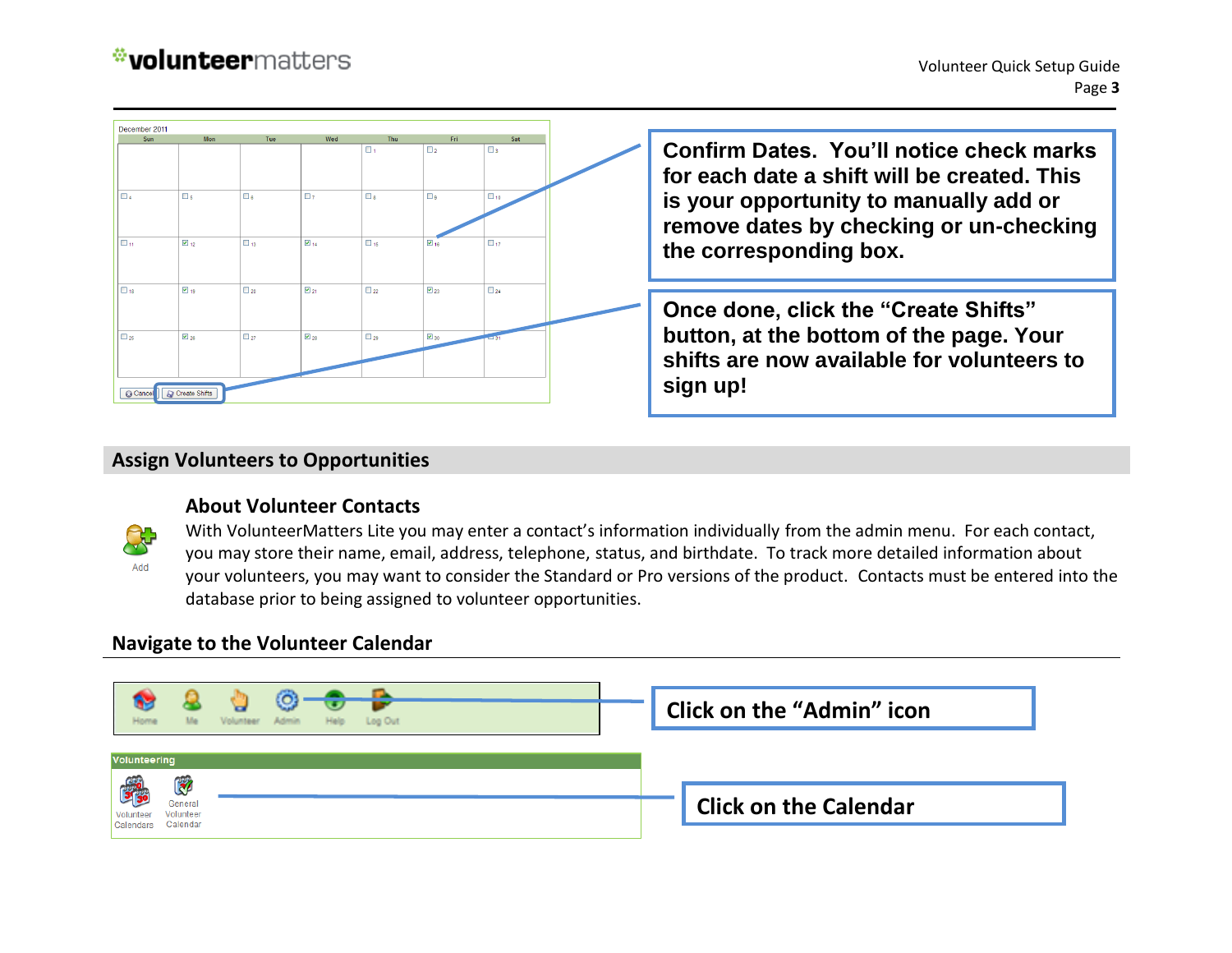# **Manage Assignments for a Specific Volunteer Opportunity**

|                                               | <b>Volunteer Shifts</b> |                                                                                 |                                                                         |                              |                                                |                  |                       |                                                 |                                                                             |
|-----------------------------------------------|-------------------------|---------------------------------------------------------------------------------|-------------------------------------------------------------------------|------------------------------|------------------------------------------------|------------------|-----------------------|-------------------------------------------------|-----------------------------------------------------------------------------|
|                                               |                         | Calendar: Sample Volunteer Calendar (Active)                                    |                                                                         |                              |                                                |                  |                       | Lock In Period: 0 Days. Lock Out Period: 0 Days |                                                                             |
| $\odot$ <sub>add</sub><br>$\lvert \ll \lvert$ |                         | S<br>G<br>delete<br>edit<br>View: Future Volunteer Opportunities - Next 30 days | $\blacktriangleright$<br>invite<br>5 total record(s) found. Page 1 of 1 | C<br>ZC.<br>remind<br>assign | $\bigcirc$<br>gen html<br>$\vee$ $\mathcal{S}$ |                  |                       | Results per Page<br>oort List                   | Click 'Assignment' to add or remove<br>assignees, or to mark assignees as a |
|                                               | FГ                      | <b>Date</b>                                                                     | <b>Start Time</b>                                                       | <b>End Time</b>              | <b>Shift</b>                                   | <b>Max Slots</b> | <b>Assigned Count</b> |                                                 | 'no-show'.                                                                  |
|                                               |                         | 2013-04-10                                                                      | 9:00 AM                                                                 | 4:00 PM                      | Sample Volunteer Opportunity                   | 3                | $\bf{0}$              | edit Assignments                                |                                                                             |
|                                               |                         | 2013-04-17                                                                      | 9:00 AM                                                                 | 4:00 PM                      | Sample Volunteer Opportunity                   | 3                | $\mathbf{0}$          | edit Assignments                                |                                                                             |
|                                               |                         | 2013-04-24                                                                      | 9:00 AM                                                                 | 4:00 PM                      | Sample Volunteer Opportunity                   | -3               | $\mathbf{0}$          | edit Assignments                                |                                                                             |
|                                               |                         | 2013-05-01                                                                      | 9:00 AM                                                                 | 4:00 PM                      | Sample Volunteer Opportunity                   | -3               | $\bf{0}$              | edit Assignments                                |                                                                             |
|                                               |                         | 2013-05-08                                                                      | 9:00 AM                                                                 | 4:00 PM                      | Sample Volunteer Opportunity                   | -3               | $\bf{0}$              | edit Assignments                                |                                                                             |
| l∢ ⊰l<br>S                                    | n.                      | ₩<br>۵<br>delete<br>edit                                                        | 5 total record(s) found. Page 1 of 1<br>$\boxtimes$<br>invite           | C<br>76<br>remino<br>assign  | gen html                                       |                  |                       |                                                 |                                                                             |

# **Add Assignment:**

| <b>Shift Assignments</b>                                                                        |                                                 |                          |                                     |                 |        |                                     |                    |            |              |                                        |  |  |
|-------------------------------------------------------------------------------------------------|-------------------------------------------------|--------------------------|-------------------------------------|-----------------|--------|-------------------------------------|--------------------|------------|--------------|----------------------------------------|--|--|
| Lock In Period: 0 Days. Lock Out Period: 0 Days<br>Calendar: Sample Volunteer Calendar (Active) |                                                 |                          |                                     |                 |        |                                     |                    |            |              |                                        |  |  |
|                                                                                                 | G<br>add                                        | G<br>edit                | €<br>×<br>delete<br>invite          | 3<br>remind     | assign | 6<br>gen html                       | ×.                 |            |              | 1. Clicking 'Choose' opens the contact |  |  |
|                                                                                                 | $\overline{\triangledown}$ $\overline{\square}$ | <b>Date</b>              | <b>Start Time</b>                   | <b>End Time</b> |        | <b>Shift</b>                        |                    | <b>Max</b> |              | chooser window.                        |  |  |
|                                                                                                 | ▁                                               | 2013-04-10               | 9:00 AM                             | 4:00 PM         |        | <b>Sample Volunteer Opportunity</b> |                    | 3          |              |                                        |  |  |
|                                                                                                 |                                                 | <b>Name</b>              |                                     |                 |        |                                     | <b>Admin Notes</b> |            |              |                                        |  |  |
|                                                                                                 | new                                             |                          |                                     |                 |        | <b>B</b> choose                     |                    |            |              |                                        |  |  |
|                                                                                                 |                                                 | <b>Assigned Contacts</b> |                                     |                 |        |                                     |                    |            |              | <b>Cancel</b><br><b>R</b> Save         |  |  |
|                                                                                                 | L                                               | 2013-04-17               | 9:00 AM                             | 4:00 PM         |        | <b>Sample Volunteer Opportunity</b> |                    | -3         | $\bf{0}$     | Pedit & Assignments                    |  |  |
|                                                                                                 | 3                                               | 2013-04-24               | 9:00 AM                             | 4:00 PM         |        | Sample Volunteer Opportunity        |                    | 3          | $\mathbf{0}$ | Pedit & Assignments                    |  |  |
|                                                                                                 | $\Box$                                          | 2013-05-01               | 9:00 AM                             | 4:00 PM         |        | <b>Sample Volunteer Opportunity</b> |                    | 3          | $\bf{0}$     | $P_{\text{edit}}$ Assignments          |  |  |
|                                                                                                 | п<br>5 <sup>5</sup>                             | 2013-05-08               | 9:00 AM                             | 4:00 PM         |        | Sample Volunteer Opportunity        |                    | 3          | $\bf{0}$     | Pedit & Assignments                    |  |  |
|                                                                                                 | G<br>add                                        | G<br>edit                | C<br>$\searrow$<br>delete<br>invite | 3<br>remind     | assign | 6<br>gen html                       |                    |            |              |                                        |  |  |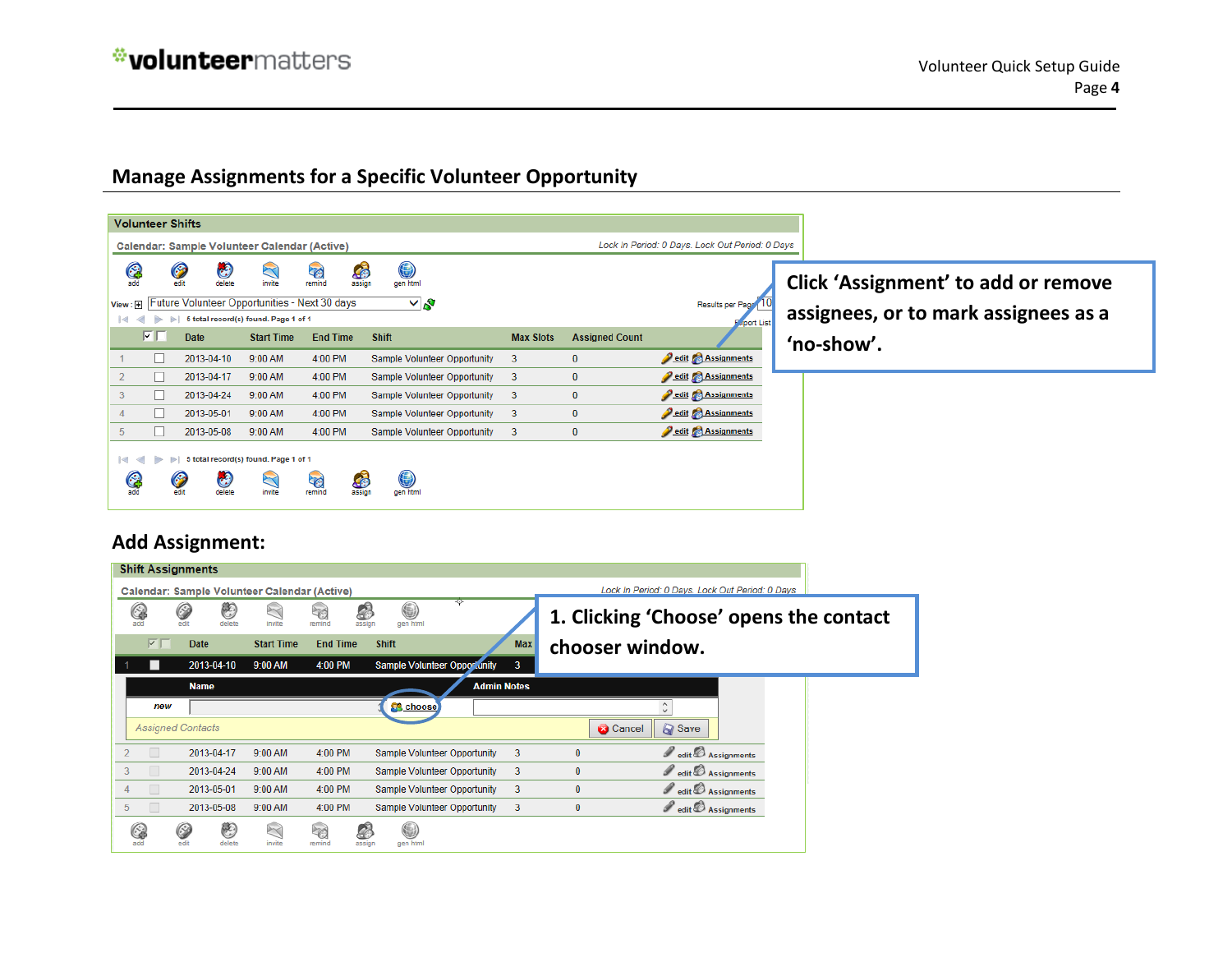|                |                         | Choose Contact(s)<br>Volunteer, Sample (Sam)<br>View: F   All Contacts |                                           | $\blacksquare$        | <b>Quick Find:</b>            |       |                          | Results per Page 2                                   | 2. Check the box to the left of the<br>contact(s). |
|----------------|-------------------------|------------------------------------------------------------------------|-------------------------------------------|-----------------------|-------------------------------|-------|--------------------------|------------------------------------------------------|----------------------------------------------------|
|                |                         |                                                                        | 4 total record(s) found. Page 1 of 1      |                       |                               |       |                          |                                                      |                                                    |
|                | न                       | <b>Contact ID</b>                                                      | <b>Name</b>                               | <b>Contact Status</b> | $Gr \subset \mathfrak{sp}(s)$ | Email | <b>Primary Telephone</b> | Primary Add es                                       | 3. Click 'OK' will bring you back to the           |
|                |                         | 12345                                                                  | Administrator1,<br>VM-Standard            | S - Staff             |                               |       |                          | null                                                 |                                                    |
| $\overline{2}$ | $\Box$                  | 23456                                                                  | Administrator <sub>2</sub><br>VM-Standard | S - Staff             |                               |       |                          | null                                                 | "Add New Assignment' screen.                       |
| $\overline{3}$ | $\blacksquare$          | 34567                                                                  | Administrator3,<br>VM-Standard            | S - Staff             |                               |       |                          | null                                                 | 4. Click 'Save' to finalize your                   |
| $\overline{4}$ | $\overline{\mathsf{v}}$ | 45678                                                                  | Volunteer.<br>Sample (Sam)                | N - New               | AmeriCorps                    |       | $(22^2)$ 333-4444        | 123 Elm Street<br>Anytown, ST<br>12345<br><b>USA</b> | volunteer assignments.                             |
| $\blacksquare$ |                         |                                                                        | 4 total record(s) found. Page 1 of 1      | <b>OK</b>             | Cancel                        |       |                          |                                                      |                                                    |

<u> 1980 - Andrea Station Andrea Station (m. 1980)</u>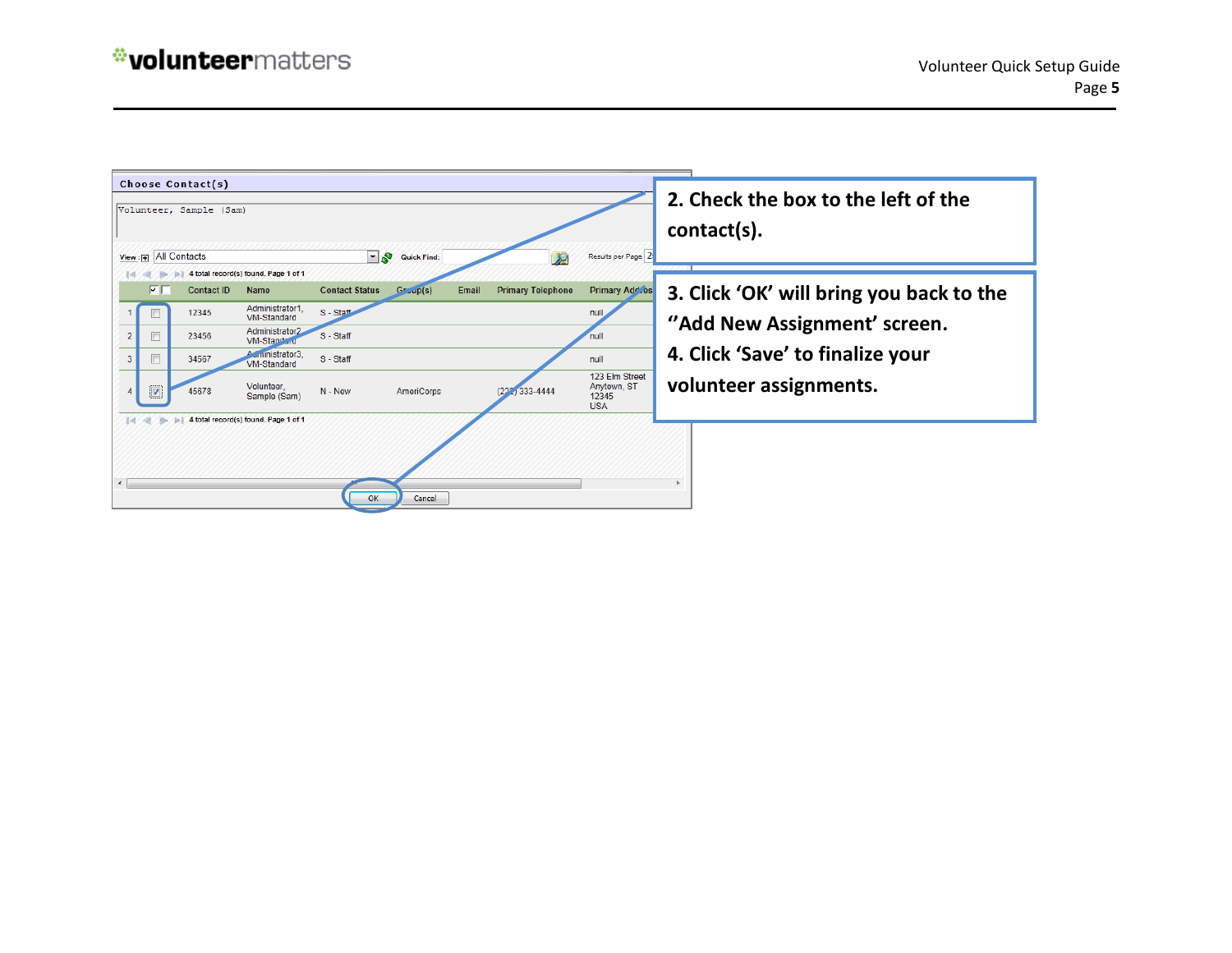# **2. Invite Volunteers into the System**

#### **Email Invitations**

|                   | <b>Volunteer Shifts</b>                                                                                                                                                             |                         |                       |                                                 |                                    |
|-------------------|-------------------------------------------------------------------------------------------------------------------------------------------------------------------------------------|-------------------------|-----------------------|-------------------------------------------------|------------------------------------|
|                   | Calendar: Sample Volunteer Calendar (Active)                                                                                                                                        |                         |                       | Lock In Period: 0 Days. Lock Out Period. 0 Days | 1. Check the boxes adjacent to the |
| G                 | O<br>$\bigcirc$<br>$\cdot$<br>$\mathbf{G}$<br>L C                                                                                                                                   |                         |                       |                                                 |                                    |
| add               | gen html<br>delete<br>invite<br>remind<br>assign                                                                                                                                    |                         |                       |                                                 | volunteer opportunities to which   |
|                   | view: Fil Future Volunteer Opportunities - Next 30 days<br>VI.S<br>> 5 total record(s) found. Page 1 of 1<br>Þ                                                                      |                         |                       | Results per Page 10<br>Export List              | you would like to invite contacts. |
| EГ                | Date<br>Start Time<br><b>Shift</b><br><b>End Time</b>                                                                                                                               | <b>Max Slots</b>        | <b>Assigned Count</b> |                                                 |                                    |
| $\mathbf{1}$      | $\blacktriangledown$<br>$2013 - 04 - 10$<br>9:00 AM<br>4:00 PM<br>Sample Volunteer Opportunity                                                                                      | -3                      | $\mathbf{0}$          | edit Assignments                                |                                    |
| $\overline{2}$    | $\blacktriangledown$<br>2013-04-17<br>9:00 AM<br>4:00 PM<br>Sample Volunteer Opportunity                                                                                            | -3                      | $\mathbf{0}$          | edit Assignments                                |                                    |
| 3                 | $\blacktriangledown$<br>2013-04-24<br>$9:00$ AM<br>4:00 PM<br>Sample Volunteer Opportunity                                                                                          | $\overline{\mathbf{3}}$ | $\mathbf{0}$          | edit RSSignments                                | 2. Click the 'invite' icon         |
| $\Delta$          | $\blacktriangledown$<br>2013-05-01<br>9:00 AM<br>4:00 PM<br>Sample Volunteer Opportunity                                                                                            | 3                       |                       | <b>Pedit Assignments</b>                        |                                    |
| 5                 | ✔<br>2013-05-08<br>9:00 AM<br>4:00 PM<br>Sample Volunteer Opportunity                                                                                                               |                         | $\mathbf{0}$          | edit Assignments                                |                                    |
|                   | 5 total record(s) found Rage 1 of 1                                                                                                                                                 |                         |                       |                                                 |                                    |
| Q                 | ۳<br><b>CO</b><br>$\mathbb{Z}$<br>SO                                                                                                                                                |                         |                       |                                                 |                                    |
|                   | delete<br>remind<br>assign<br>gen html                                                                                                                                              |                         |                       |                                                 |                                    |
| <b>Edit Email</b> |                                                                                                                                                                                     |                         |                       |                                                 | The system will automatically      |
|                   | From E-mail Address no-reply@closerware.com<br>From Name VolunteerMatters                                                                                                           |                         |                       |                                                 | seed an email with all of the      |
|                   | Reply-to Name VolunteerMatters<br>Reply-to Address no-reply@closerware.com                                                                                                          |                         |                       |                                                 |                                    |
| <b>Recipients</b> |                                                                                                                                                                                     |                         |                       |                                                 | details for the volunteer          |
|                   | <b>Choose</b>                                                                                                                                                                       |                         |                       |                                                 | opportunity including a link to    |
| <b>Html Body</b>  | Subject Volunteer Opportunity from VolunteerMatters Pro Template<br><b>追随的ツの~纳集团クBIUARXx2</b><br>图 Source    ※ 酯                                                                    |                         |                       |                                                 |                                    |
|                   | 日日  伊伊  国王君目  鳴鳴ゆ  ◎  嘲  図漫画                                                                                                                                                        |                         |                       |                                                 | "learn more" which will bring the  |
|                   | $-1$ , $\alpha$<br>Format Normal<br>$\overline{\phantom{a}}$ Font<br>$\overline{\phantom{a}}$ Size                                                                                  |                         |                       |                                                 | contact into the system where      |
|                   | <b>Dear Volunteer</b><br>You have been sent this email because we need your help with the volunteering below. If you would                                                          |                         |                       |                                                 |                                    |
|                   | like more information or to volunteer please click on the "Learn More" button to the right of the listing.<br>We sincerely appreciate any support you can provide.                  |                         |                       |                                                 | they can register and sign-up.     |
|                   | <b>Start</b><br>End<br><b>Date</b><br><b>Name</b><br><b>Description</b><br>Wednesday 9:00 AM 4:00 PM Sample Volunteer                                                               |                         |                       |                                                 |                                    |
|                   | You can add volunteer<br><b>Learn More</b><br>04/10/2013<br>opportunities individually or in<br>Opportunity<br>(3 Open Slots)<br>bulk.                                              |                         |                       |                                                 | 3. Click 'Choose' to select        |
|                   | Wednesday 9:00 AM 4:00 PM Sample Volunteer<br>You can add volunteer<br><b>Learn More</b><br>04/17/2013<br>opportunities individually or in<br>Opportunity                           |                         |                       |                                                 | individuals from your contact      |
|                   | (3 Open Slots)<br>bulk<br>Wednesday 9:00 AM 4:00 PM Sample Volunteer<br>You can add volunteer<br><b>Learn More</b><br>04/24/2013<br>opportunities individually or in<br>Opportunity |                         |                       |                                                 |                                    |
|                   | bulk<br>(3 Open Slots<br>Wednesday 9:00 AM 4:00 PM Sample Volunteer<br>You can add volunteer<br><b>Learn More</b>                                                                   |                         |                       |                                                 | database to invite.                |
|                   | 05/01/2013<br>opportunities individually or in<br>Opportunity<br>(3 Open Slots)<br>bulk                                                                                             |                         |                       |                                                 |                                    |
|                   | Wednesday 9:00 AM 4:00 PM Sample Volunteer<br>You can add volunteer<br><b>Learn More</b><br>05/08/2013<br>opportunities individually or in<br>Opportunity                           |                         |                       |                                                 |                                    |
|                   | (3 Open Slots)<br>bulk                                                                                                                                                              |                         |                       |                                                 |                                    |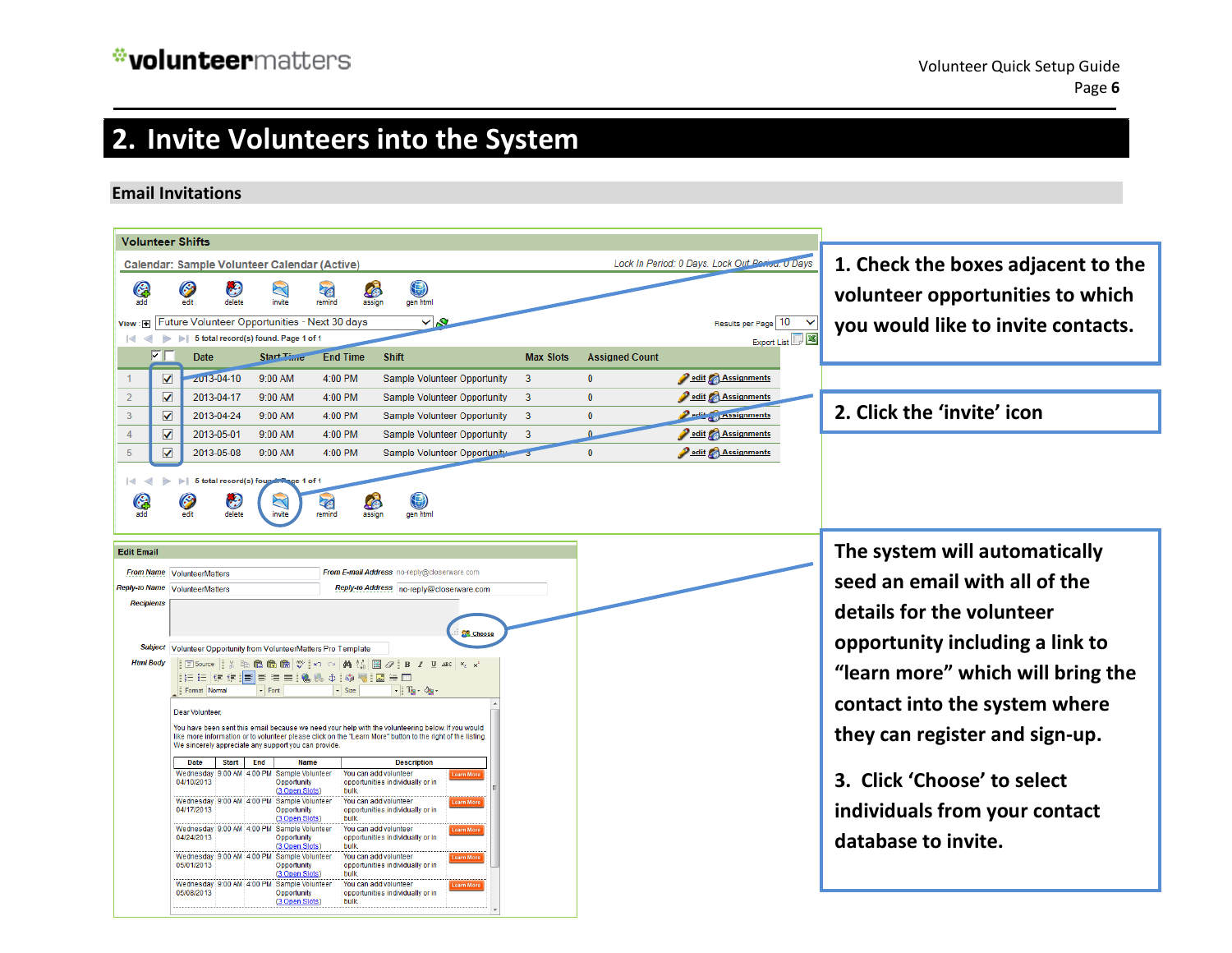#### **Publish a List of Volunteer Opportunities on Your Website Volunteer Shifts 1. Check the boxes adjacent to the**  Lock In Period: 0 Days. Lock Out Period: 0 Days Calendar: Sample Volunteer Calendar (Active) G **volunteer opportunities to which**  Q ☞  $\mathbf{C}$  $\boxtimes$ P.  $\bigcirc$ gen html remind assign **you would like to invite contacts.** view: Future Volunteer Opportunities - Next 30 days Results per Page 10 ی س Export List |<| <| > > > 5 total record(s) found. Page 1 of 1 FГ **Date** Start Time **End Time** Shift **Max Slots Assigned Count**  $\blacktriangledown$ 2013-04-10 9:00 AM edit & Assignments  $\mathbf{1}$ 4:00 PM Sample Volunteer Opportunity  $\overline{3}$  $\bf{0}$  $\overline{2}$  $\blacktriangledown$ 2013-04-17 9:00 AM 4:00 PM Sample Volunteer Opportunity  $\overline{3}$  $\mathbf{0}$ edit & Assignments **2. Click the 'gen html' icon**  $\overline{3}$  $\blacktriangledown$ edit Rissignments 2013-04-24 9:00 AM 4:00 PM Sample Volunteer Opportunity  $\overline{3}$  $\bf{0}$ **Pedit Assignments**  $\overline{4}$  $\blacktriangledown$ 2013-05-01 9:00 AM 4:00 PM Sample Volunteer Opportunity  $\overline{3}$  $\bf{0}$  $\overline{5}$  $\blacktriangledown$ 2013-05-08 9:00 AM 4:00 PM **Pedit Assignments** Sample Volunteer Opportunity  $\overline{3}$  $\overline{0}$ |<| <| > > 5 total record(s) found. Page 1 of 1  $\bigcirc$ **Cap**<br>add G €  $\mathbb Z$ PG. **Sep** invite remind delete **Generated Shift Html 3.** Copy the following Html and place in a web page to display<br> **Although the System collection is allowed the state before the set to the state in the state of the state of the System of the System of the System of the S 3. A new screen will present the**  sth style="border: 1pt solid #000;">Date</th><br> **4.h** style="border: 1pt solid #000;">Start</th><br> **4.h style="border: 1pt solid #000;">End-/th><br>
<b>4.h style="border: 1pt solid #000;">Name-/th><br>
4.h style="border: 1pt solid # html code you can copy and paste into your web page**Sulver-ly-<br>Hot style="veritical-align: top:padding: 1px 3px 1px 3px;border-bottom: 1pt dotted #000,white-space: nowrap,">Wednesday 04/10/2013</risk<br>-tds style="veritical-align: top:padding: 1px 3px 1px 3px;border-bottom: ing.o./www.countermaners.revivinem.ens.aminity-induction-the-vis-or-viser-bis-sca-y-to-<br>You can add volunteer opportunities individually or in built. Each opportunity can have a unique name, description, date, start time, Automated Email Confirmation/Reminder Emails:<br>VolunteeMatters will send an automated email to confirm a volunteers assignment upon self-signup. It will also send an email remind them of the obligation in the days leading u -dd style="vertical-align: toppadding: 1px 3px fpx 3px;border-bottom: 1pt dotted #000;"><a href="https://www.volunteermatters.net/vm/member/shiftf/my/ShiftView.do?shiftid=159"><img<br>aft="Learn More" stc="https://www.closen https://www.volunteermatters.net/ym/member/shift/my/Shift/jew.do?shiftid=160\*>3.Onen.Slots</a>)</do muso/mem-roundersmanders.newm/membersman/my/summem-moviemuso-the-productions.news-vary-moviements.news/membersmandersmandersmandersmandersmandersmandersmandersmandersmandersmandersmandersmandersmandersmandersmandersmander volunteers The max-slots will prevent volunteers who self-sign-up from over-filling a volunteer opportunity. However, the setting will not prevent the administrator from over-filling. Automated Email Confirmation/Reminder Emails:<br>VolunteerMatters will send an automated email to confirm a volunteers assignment upon self-signup. It will also send an email remind them of the obligation in the days leading event.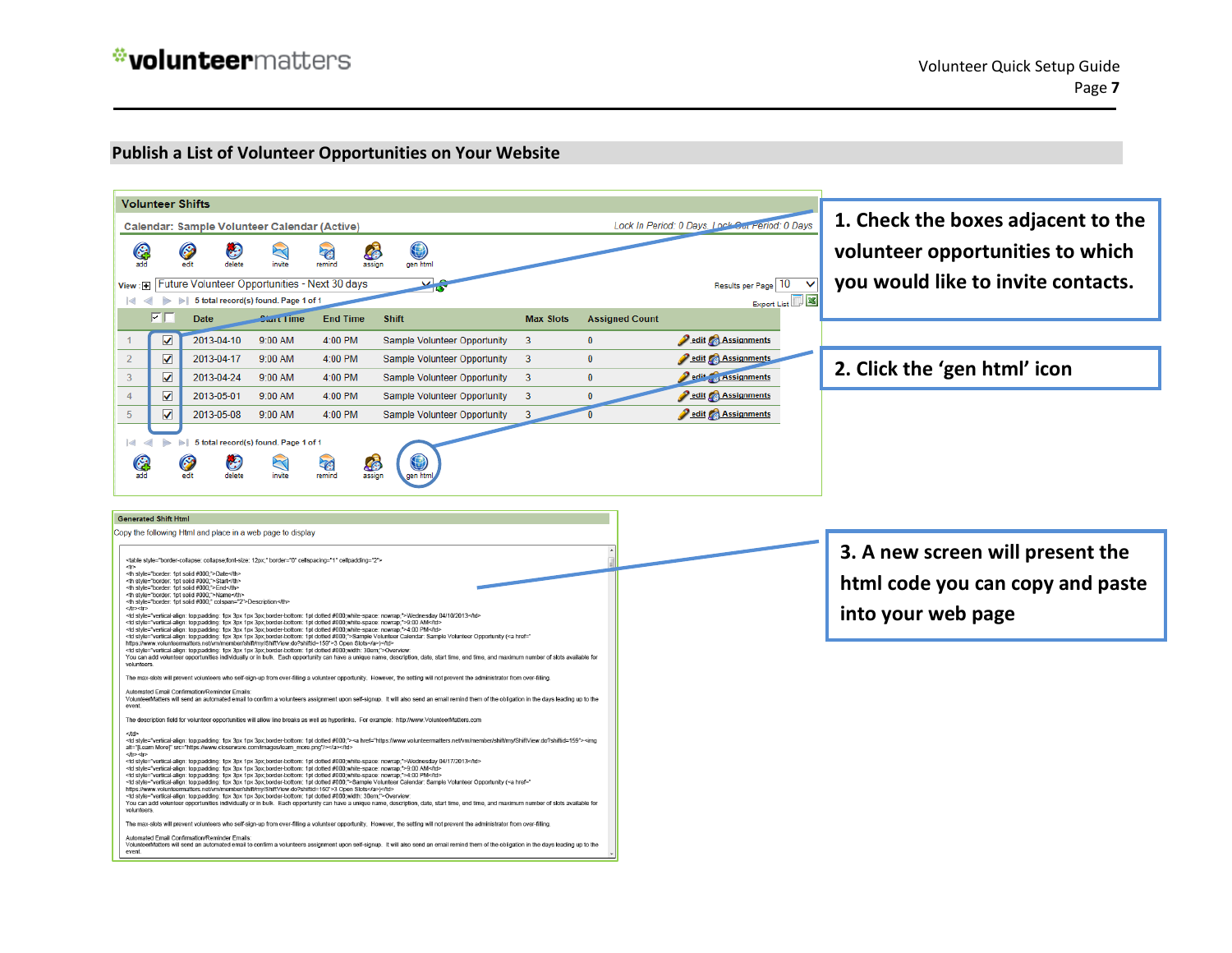#### **Common Hyperlinks You May Advertise for VolunteerMatters**



Each customer is assigned a customer code with their subscription. For example "The Hendrick Foundation" has a customer code of "hendrick".

Main Landing Page:

[http://www.volunteermatters.com/login/{customercode}](http://www.volunteermatters.com/login/%7bcustomercode%7d)

The user will be prompted to "login" or "register". You can turn of self-registration via the System Setup Wizard. In this case, the volunteer would be prompted only to log in.

Volunteer Registration Form:

[https://www.closerware.com/vm/SelfRegister.do?owner={customerc](https://www.closerware.com/vm/SelfRegister.do?owner=%7bcustomercode%7d) [ode}](https://www.closerware.com/vm/SelfRegister.do?owner=%7bcustomercode%7d)

Monthly Volunteer Calendar:

[https://www.closerware.com/vm/member/shift/my/VolunteerShiftCa](https://www.closerware.com/vm/member/shift/my/VolunteerShiftCalendar.do?owner=%7bcustomercode%7d) [lendar.do?owner={customercode}](https://www.closerware.com/vm/member/shift/my/VolunteerShiftCalendar.do?owner=%7bcustomercode%7d)